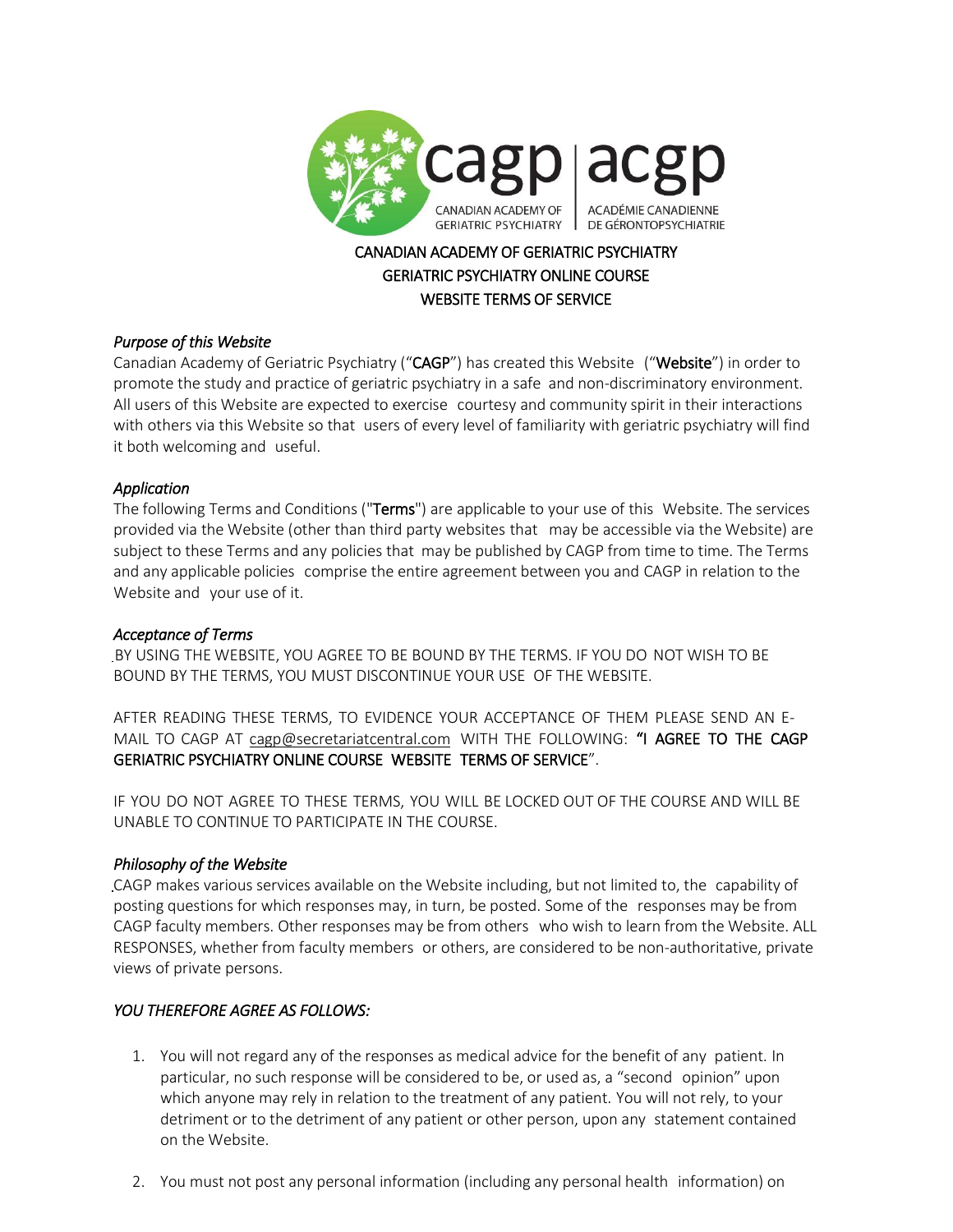the Website, nor any information that would enable a third party with investigation, to learn the identity of any patient or any physician other than yourself.

- 3. You will not hold CAGP, its directors, officers, employees, agents or faculty members or any other person who posts a response to a question appearing on the Website or who posts a statement on the Website (collectively, "Responders"), responsible for any such responses or statements or for any errors made in relation to any patient arising from use of the Website.
- 4. You will indemnify and save harmless the Responders and each of them from all claims, suits, damages, costs and fees incurred by them or any of them arising from your breach of any of these Terms. You further agree to indemnify and hold CAGP, its directors, officers, employees, agents, sponsors and affiliates, harmless from any claim or demand, including reasonable legal fees and expenses, due to or arising out of your use of the Website, which causes direct or indirect damage or harm to a third party.

#### *Registration*

In order to access the services and information in this Website, you will require a separate username and password which can be obtained by completing an online registration form ("Registration Data") and maintaining and updating your Registration Data as required.

You grant CAGP the right to disclose to third parties certain Registration Data about you, which disclosure is more fully described in and governed by the CAGP Website Privacy Policy. We ask that you please read our Privacy Policy because it contains the terms and conditions of our personal information handling practices. In addition, our Privacy Policy is incorporated into, and forms a part of, these Terms and you will therefore be subject to the provisions contained in our Privacy Policy.

YOU AGREE NOT TO HOLD CAGP LIABLE FOR ANY DAMAGE TO, ANY DELETION OF, OR ANY FAILURE TO STORE YOUR REGISTRATION DATA.

#### *Grant of Limited License*

By using the Website, you assign to CAGP all rights in and to any material you upload to the Website. You acknowledge that CAGP may be required to précis, edit, modify or compress or perform other physical or technical processing of your uploaded information due to technical limitations on the Website and CAGP policies. Without limiting the foregoing, CAGP reserves the right to edit questions and responses that are posted on the Website. Notwithstanding such editing, your indemnification of CAGP, above, will still apply. *Security of Your Account*

You are solely responsible for maintaining the confidentiality of your username and password ("Login Rights") that are used for access to the Website and for any and all online activities of anyone logging into the Website using your Login Rights. You agree to immediately notify CAGP of any unauthorized use of your Login Rights. YOU AGREE NOT TO SHARE YOUR USERNAME AND PASSWORD WITH ANYONE.

#### *Your Conduct*

(a) Your use of the Website is subject to all applicable laws and regulations, including Netiquette.

- (b) You agree not to upload or otherwise transmit through the Website any unlawful, harassing, libelous, abusive, profane, threatening, harmful, vulgar, obscene, sexually explicit, pornographic, illegal or otherwise objectionable material of any kind or nature.
- (c) You further agree not to gain or attempt to gain unauthorized access to other computer systems via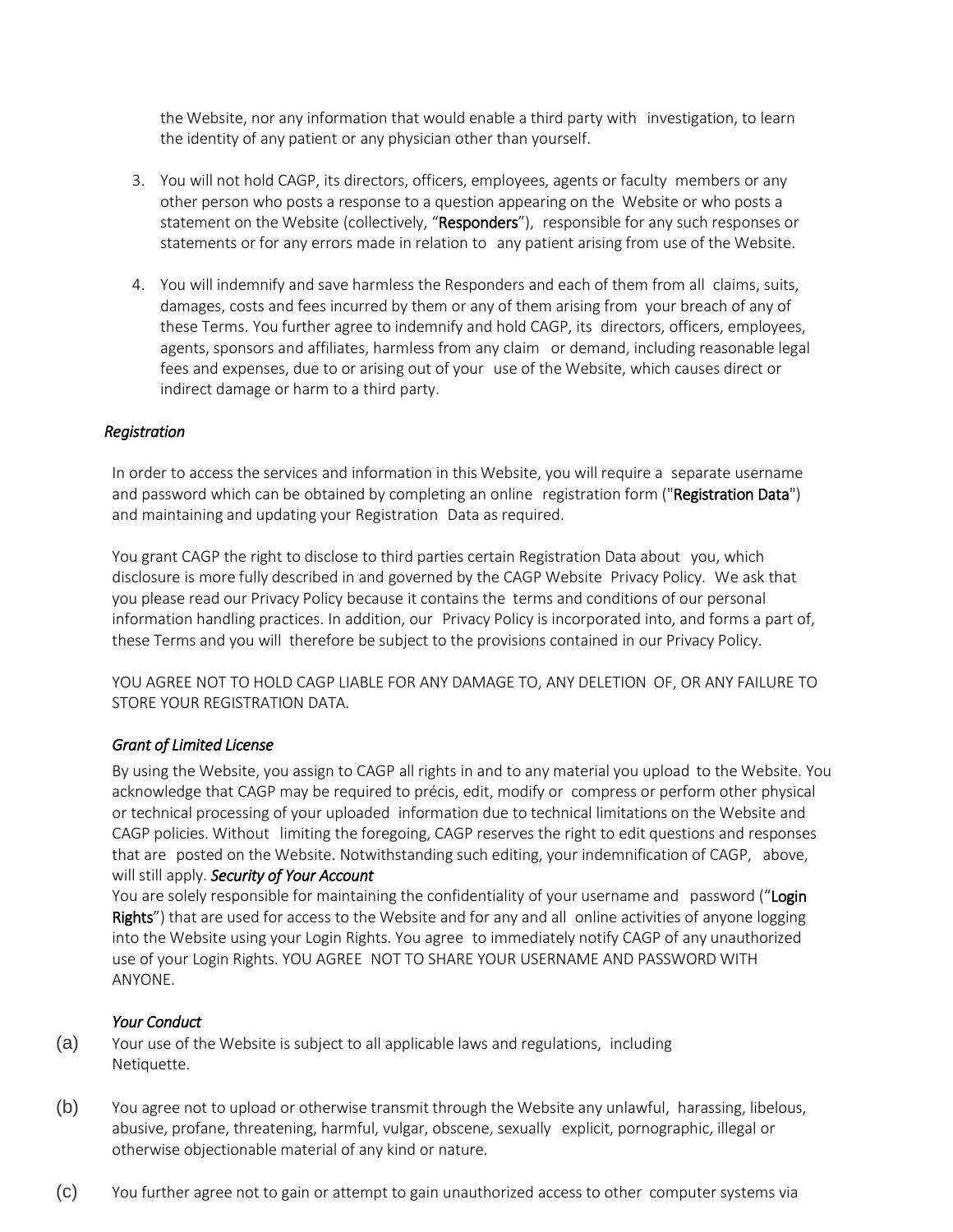the Website or to use the Website to gain unauthorized access to other CAGP computers.

- (d) You agree not to upload or otherwise transmit to or through the Website any material that: (i) infringes on any third party rights; or (ii) contains any virus or other harmful code that may change or disrupt the Website or any other user's equipment or software.
- (e) Your right to use the Website is personal to you. You agree not to resell or make any commercial use of the Website or transfer your rights herein. In particular, you must not use the Website to sell any product or service.
- (f) You must not use the Website as a source of names and addresses for the building of any database of personal information.
- (g) If you do learn any personal information (including personal health information) in the course of your use of the Website, you must not exploit or disclose such personal information for any reason or purpose,

#### *Content*

CAGP neither endorses nor assumes any liability for the contents of any material uploaded or submitted by any user of the Website. The Website acts only as a passive conduit for online communication uploaded or submitted to the Website. CAGP retains the right to delete content that it deems in its sole discretion to be objectionable, but makes no claim to ensure that all objectionable or illegal content will be removed from the Website. You hereby consent to such removal and waive any claim against CAGP arising out of such file removal. You acknowledge and agree that, during the course of providing the Website and the services contained in it, CAGP may be required to grant access to a third party and/or decrypt files in response to a court order or in response to a request from law enforcement, other government authority or a regulatory body. You hereby consent to such production and waive any claim against CAGP arising out of such court order or request.

#### *Copyright*

The entire content of the Website in aggregate is owned by CAGP, and is protected as a collective work under Canadian and international intellectual property laws, treaties and conventions, including the Berne Convention for the Protection of Literary and Artistic Works. Portions of the Website are provided to CAGP under license. The copying, reproduction, or publication of any part of the Website is prohibited, unless expressly authorized in writing by CAGP.

No copyright protected material may be uploaded or submitted to the Website without the permission of the copyright owner or persons authorized by the copyright owner. You are solely responsible for obtaining all such necessary permission at your sole cost and expense before uploading any such material to the Website.

You acknowledge that content, including but not limited to text, sound, photographs, video, graphics or other material contained on the Website ("Content") is owned or licensed by CAGP and other third parties and is protected by the laws of copyrights, trade-marks and/or other rights and laws. You may download the material available on the Website for your personal, non-commercial use only. Except as may be permitted by copyright law, you are responsible for obtaining permission from the copyright owner before reusing any copyright protected material that is on the Website. In the event of any permitted copying, redistribution or publication of copyrighted material from the Website, you agree that no changes in or deletion of author attribution, trade-mark legend or copyright notice shall be made. You acknowledge that you do not acquire any ownership rights by downloading copyrighted material from the Website.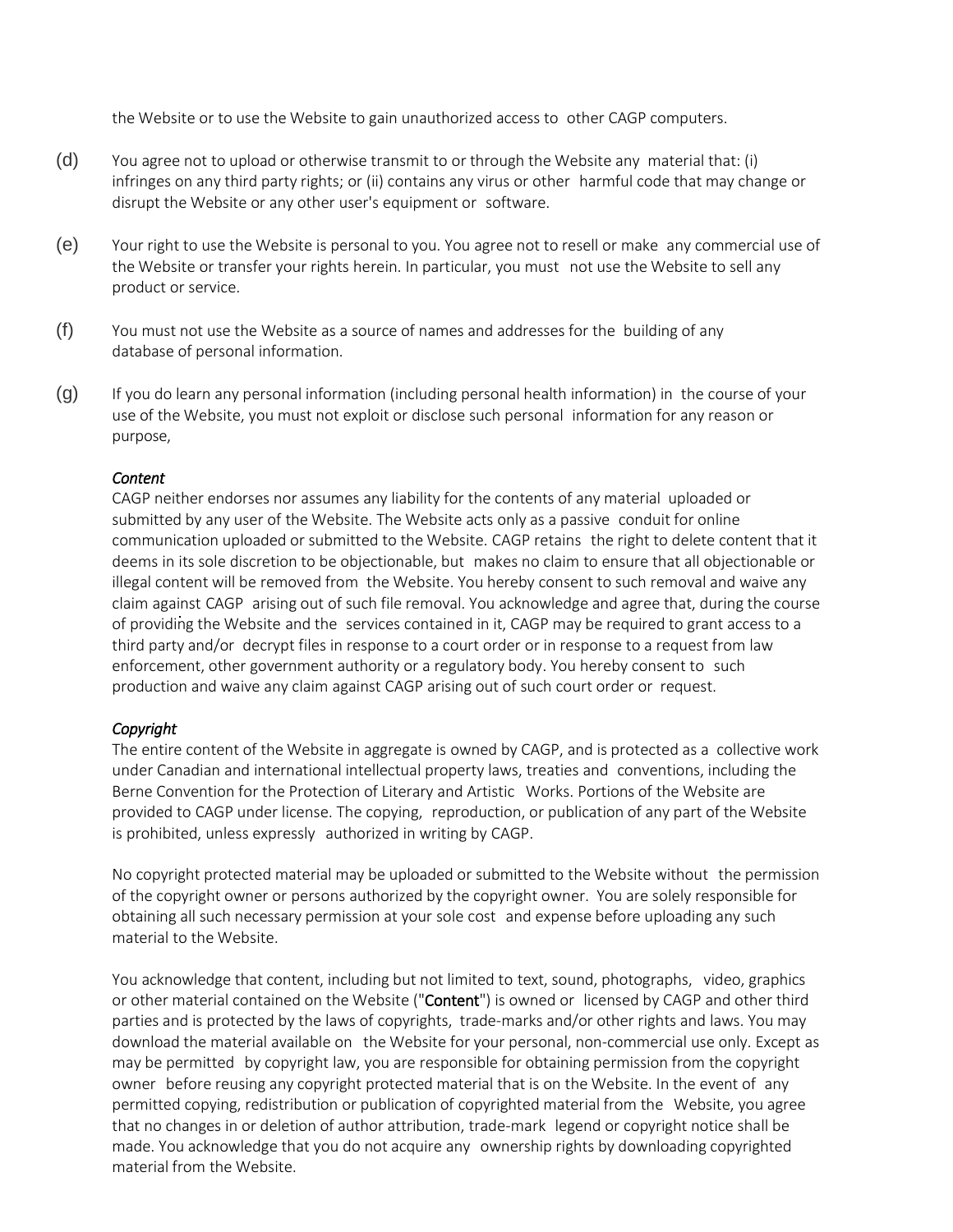### *Privacy Policy*

For the CAGP Website Privacy Policy, please visit CAGP website at [www.cagp.ca.](http://www.cagp.ca/)

### *Termination of Your Login Rights*

CAGP may terminate or suspend your Login Rights, and therefore your right to access and use the Website, for any of the following reasons: (I) your breach of these Terms;

(ii) termination of your relationship with CAGP; or (iii) general inability of CAGP to operate or maintain the Website. If termination or suspension of your Login Rights occurs by reason of your breach of these Terms, you shall have no claim against the CAGP, its directors, officers, employees or agents, by reason of such termination or suspension. If termination or suspension of your Login Rights occurs without your default, then you shall be entitled to a pro-rata refund of any fee or incremental fee you paid for access to the Website.

#### *Access to Third Party Websites*

CAGP is not responsible for the content of any third party website which you access through the Website. If you decide to access any such third party website, you do so entirely at your own risk.

### *Modifications to Terms and Privacy Policy*

CAGP reserves the right to change the Terms and Privacy Policy from time to time. Such changes, modifications, additions or deletions shall be effective immediately. You will not be entitled to prior notification of any such change, modification, addition or deletion, but they will be brought to your attention when you log into the Website and you will have an opportunity to accept them or, alternatively, to reject them and lose your privilege of access to the Website. Your continued use of the Website after such changes, modifications, additions or deletions will constitute your: (a) acknowledgement of the modified Terms and Privacy Policy; and (b) agreement to abide and be bound by the modified Terms and Privacy Policy.

#### *Modifications to Website and Services*

CAGP reserves the sole right to either modify or discontinue the Website, including any features therein at any time with or without notice to you. CAGP shall not be liable to you or any third party should CAGP exercise such right.

#### *Termination*

Either you or CAGP may terminate your relationship with the Website with or without cause at any time. You agree that CAGP may, in its sole discretion, terminate or suspend your access to all or part of the Website for any reason, including, without limitation, breach of the Terms. If CAGP reasonably suspects fraudulent, abusive or illegal activity, it will terminate your relationship with CAGP and CAGP may refer such suspicions to appropriate law enforcement authorities.

Should you object to the Terms or Privacy Policy or any subsequent modifications thereto or become dissatisfied with the Website in any way, your only recourse is to immediately: (a) discontinue use of the Website; and (b) notify CAGP of your termination.

CAGP shall not be liable to you or any third party for any claims or damages arising out of any termination or suspension.

#### *Disclaimer of Warranties*

YOU EXPRESSLY AGREE THAT YOUR USE OF THE WEBSITE IS AT YOUR SOLE RISK. THE WEBSITE IS PROVIDED ON AN "AS IS" AND "AS AVAILABLE" BASIS. CAGP EXPRESSLY DISCLAIMS ALL WARRANTIES AND CONDITIONS OF ANY KIND, WHETHER EXPRESSED OR IMPLIED, INCLUDING, BUT NOT LIMITED TO THE IMPLIED WARRANTIES OF MERCHANTABLE QUALITY, FITNESS FOR A PARTICULAR PURPOSE AND NON-INFRINGEMENT.